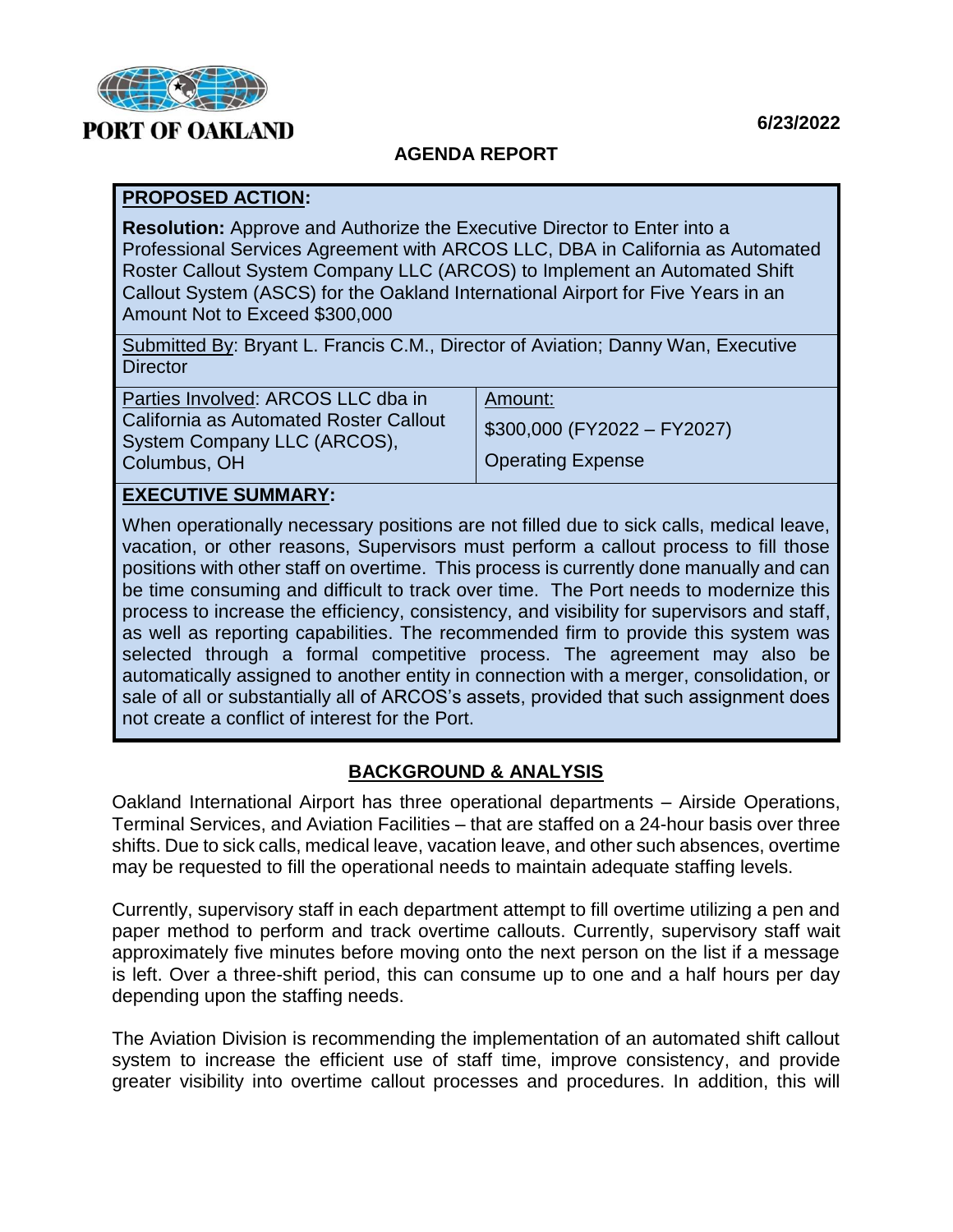modernize the Port work environment, consistent with other employers similar to the Port. To achieve these benefits, Port staff developed a Request for Proposals (RFP No. 19- 20/04) to provide and maintain an Automated Shift Callout System in 2019.

The Port's outreach efforts advising potential proposers that the RFP was available included:

- Posted on the Port of Oakland website
- **Emailed to local chambers of commerce**
- Direct email to known qualified firms
- Advertisement in the Oakland Tribune newspaper
- Notices in industry trade association publications: American Association of Airport Executives (AAAE) and Airports Council International - North America (ACI-NA)

The Port received two proposals by the submission deadline. Both proposals met the minimum qualifications specified in the RFP. The evaluation committee (Committee) included one member from each of the following Aviation departments: Airport IT, Aviation Facilities, Airport Terminal Services, and Airside Operations, and Social Responsibility staff. The Committee reviewed and scored the two proposals based on the criteria set forth in the RFP, and as listed below:

| <b>Criteria</b>                                                                                                                                                                                                                                                                                                                                                                                                                  | Weighting |
|----------------------------------------------------------------------------------------------------------------------------------------------------------------------------------------------------------------------------------------------------------------------------------------------------------------------------------------------------------------------------------------------------------------------------------|-----------|
| <b>Adherence to Port Policy and Other Requirements and Debarment</b><br><b>Statement</b><br>Proposals from respondents who have not or would not adhere to the<br>Port Policy and Other Requirements or who have been debarred and<br>have not provided sufficient reasons/justification for the Port to review<br>the circumstances surrounding the debarment would not be forwarded<br>to the evaluation committee for review. | Pass/Fail |
| <b>Company Information, Client References, Litigation and Other</b><br><b>Information, and Required Forms</b><br>Respondent's capacity to provide professional service as evidenced by<br>past performance, company information, reference checks, litigation<br>and other information, and required forms.                                                                                                                      | 25%       |
| <b>Knowledge and Experience</b><br>Respondent's knowledge and experience in providing Digital Display<br>Content Management System as evidenced from their response to the<br><b>Submission Requirements.</b>                                                                                                                                                                                                                    | 20%       |
| <b>Plan and Approach</b><br>Respondent's plan and approach to ASCS.                                                                                                                                                                                                                                                                                                                                                              | 25%       |
| <b>Proposed Costs</b><br>Respondent's implementation cost, hosting cost for five years, and their<br>proposed 3 <sup>rd</sup> level support for five years.                                                                                                                                                                                                                                                                      | 15%       |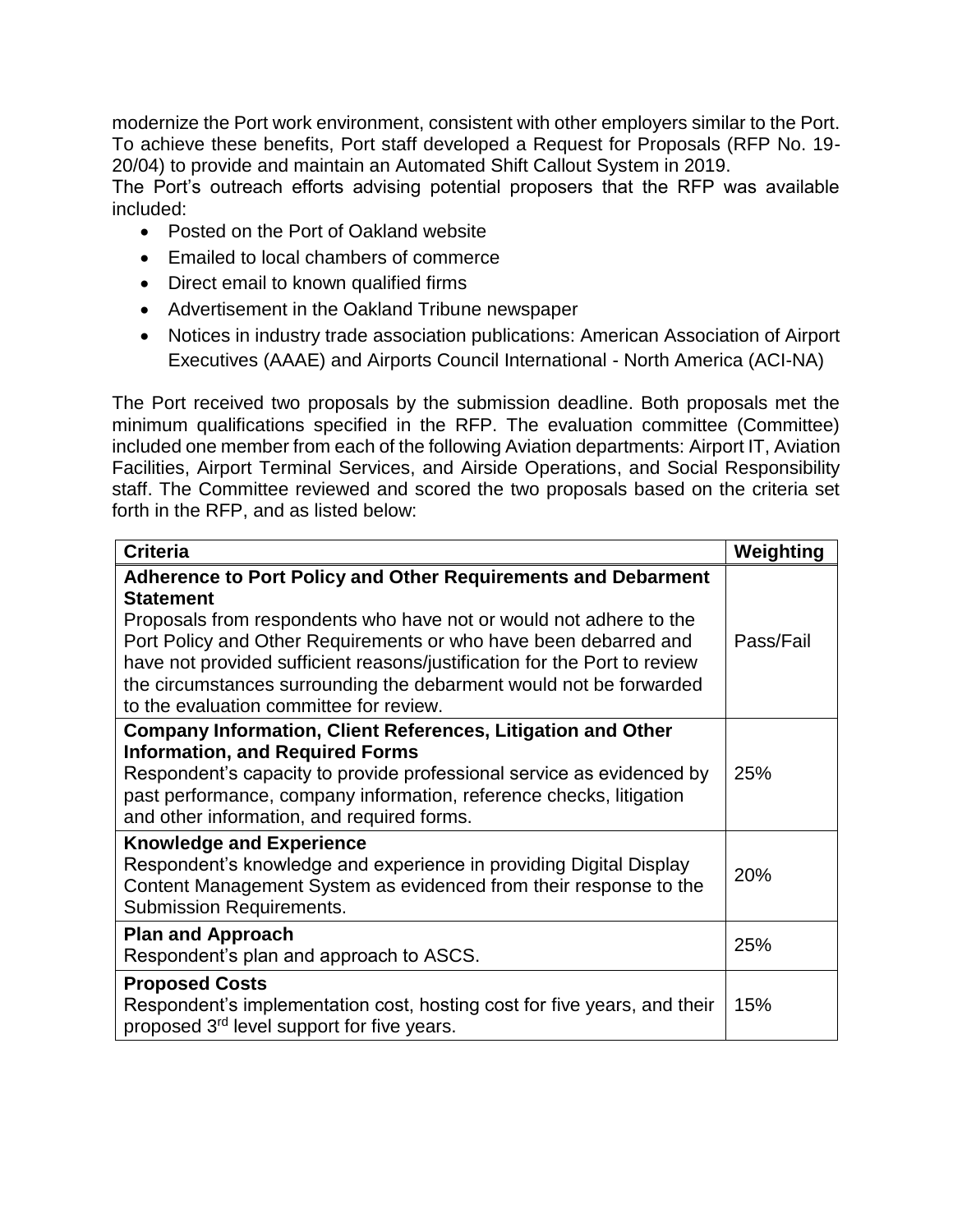| Non-Discrimination and Small Local Business Utilization -             |     |
|-----------------------------------------------------------------------|-----|
| Respondents were required to submit information pertaining to the     |     |
| Port's Non-Discrimination and Small Local Business Utilization Policy | 15% |
| (NDSLBUP). Those meeting criteria designated by the Port's            |     |
| NDSLBUP are eligible to receive preference points.                    |     |

After scoring the two proposals, the Committee determined that both firms would be invited to participate in an interview to clarify and support information provided in their written proposals. The ranking for the firms is as follows:

| Rank           | <b>Proposer</b>            | Location        | <b>NDSLBUP</b><br><b>Certification</b><br><b>Status</b> | <b>Non-Discrimination</b><br><b>Small</b><br>Local<br>and<br><b>Business Utilization</b> | <b>Total</b><br><b>Points</b><br>(100<br>Max) |
|----------------|----------------------------|-----------------|---------------------------------------------------------|------------------------------------------------------------------------------------------|-----------------------------------------------|
|                | <b>ARCOS</b><br><b>LLC</b> | Columbus,<br>OH | <b>None</b>                                             | 0.00                                                                                     | 72                                            |
| $\overline{2}$ | Vocantas                   | Ottawa, ON      | <b>None</b>                                             | 0.00                                                                                     | 55                                            |

Although both firms met minimum qualifications and could deliver the specified overtime callout system as outlined in the RFP, ARCOS's proposal was ranked highest, making it the recommended firm based on:

- Experience in the industry
- Overall solution functionality
- Plan and approach
- Ease of use
- Self-contained solution, to include automated callout and scheduling

ARCOS's product is a cloud-based system allowing the supervisor to utilize an electronic system to call employees for overtime based upon the needs established by the department and consistent with any applicable collective bargaining agreements. The system will log all calls and follow set procedures allowing employees to either accept or decline overtime hours.

Shortly after this bid process, the COVID-19 pandemic hit and stay at home orders were issued. Faced with shrinking flights and increased economic uncertainty, staff placed this project on hold. Since then, the pandemic has begun to ease, work at home restrictions have been lifted and flight operations have increased. With the increase in demand of airport services it became necessary to reinstate this project to ensure that OAK has sufficient staff to meet the daily needs of the Airport.

ARCOS was contacted to determine if they would honor the original proposal they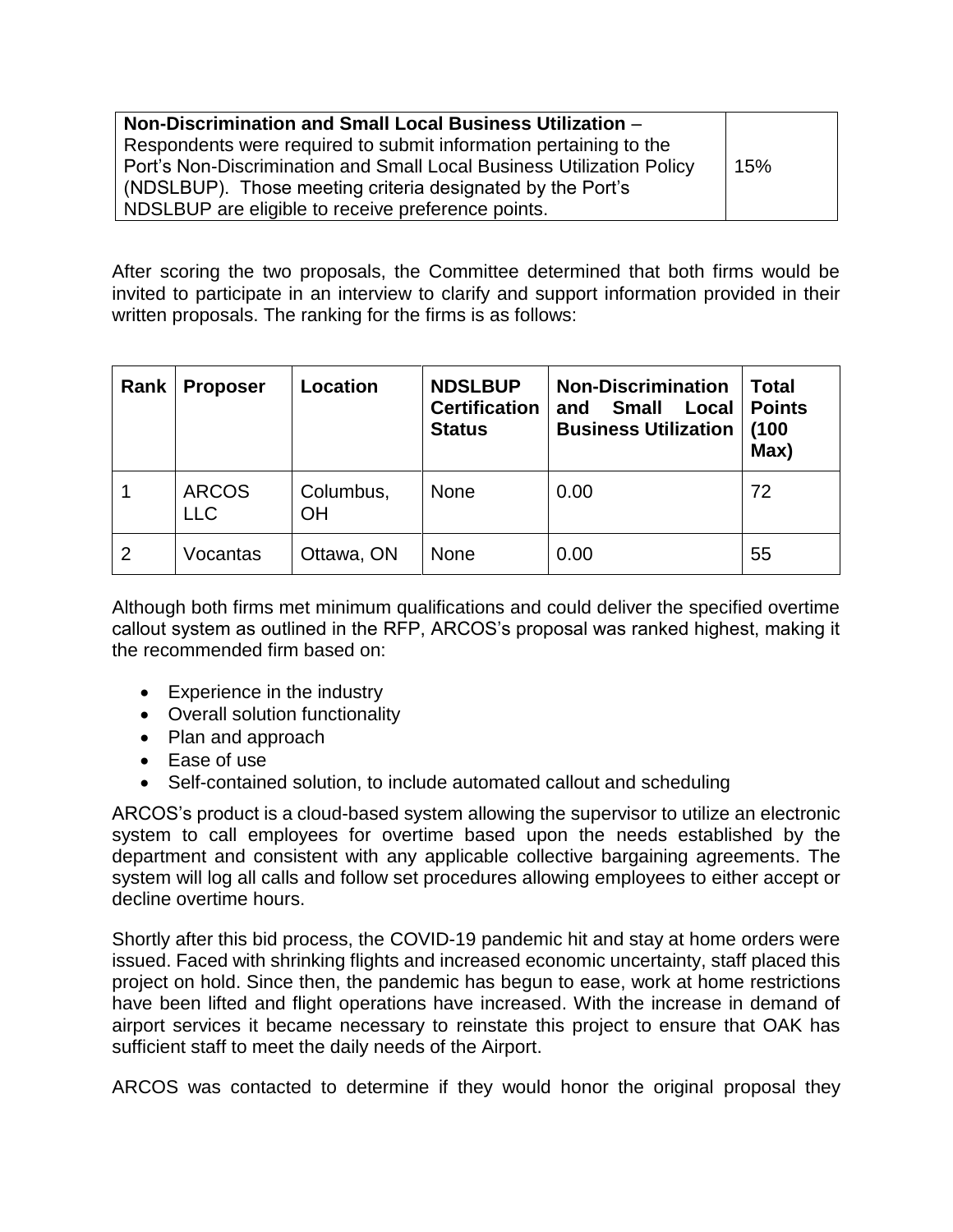submitted in 2019. They have subsequently agreed to proceed with that proposal and staff would like to continue the process to award this contract to ARCOS.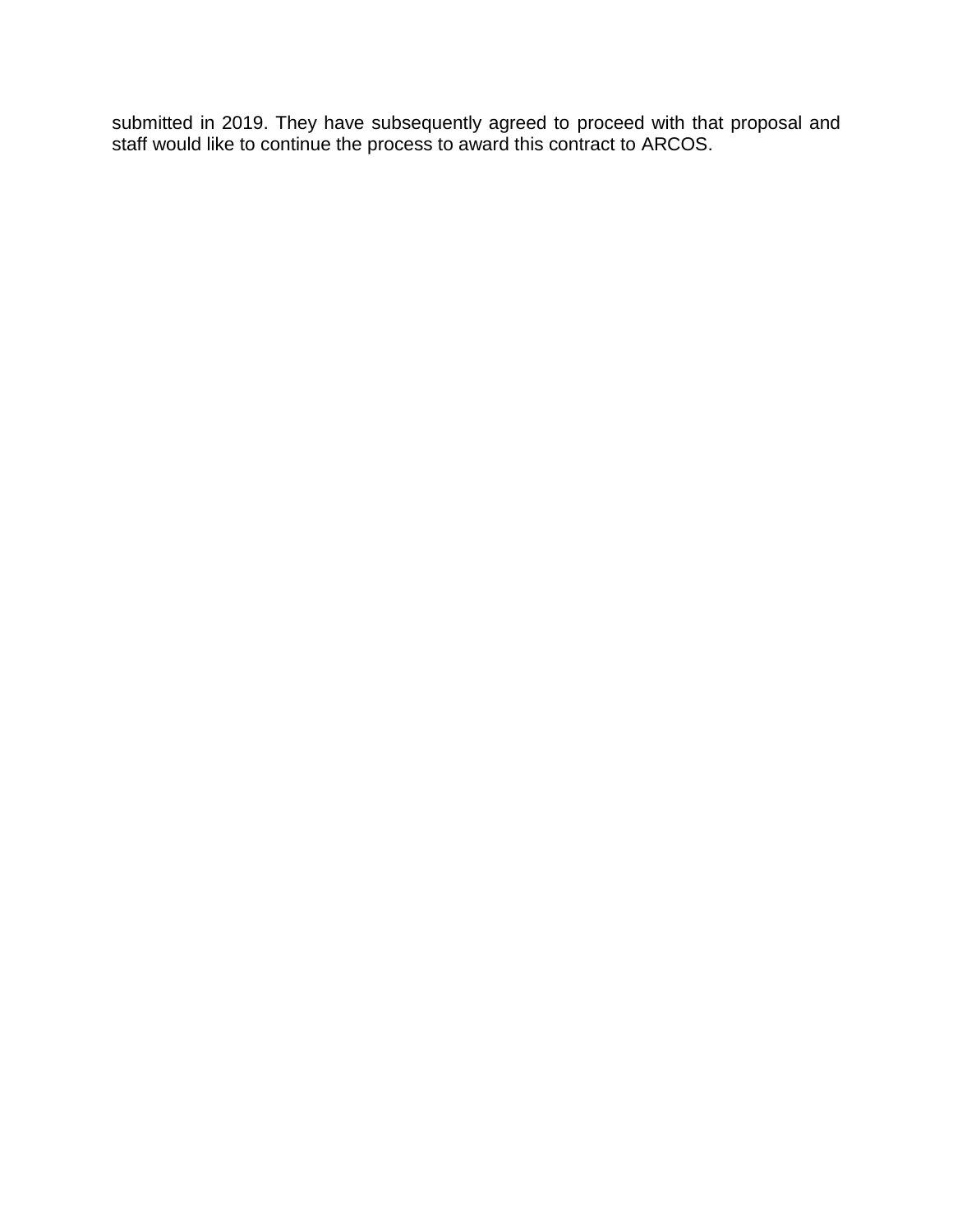## **OTHER FINDINGS AND PROVISIONS**

| <b>ENVIRONMENTAL REVIEW</b>                                                                                                                                                                                                                                                                                      |                                                                                                                                                                                                                                                                                                                                                       |  |  |
|------------------------------------------------------------------------------------------------------------------------------------------------------------------------------------------------------------------------------------------------------------------------------------------------------------------|-------------------------------------------------------------------------------------------------------------------------------------------------------------------------------------------------------------------------------------------------------------------------------------------------------------------------------------------------------|--|--|
| The proposed action was analyzed under the California Environmental Quality Act<br>(CEQA) and was found to be:                                                                                                                                                                                                   |                                                                                                                                                                                                                                                                                                                                                       |  |  |
| Categorically exempt under the following CEQA Guidelines Section:<br>ш                                                                                                                                                                                                                                           |                                                                                                                                                                                                                                                                                                                                                       |  |  |
| Choose an item.                                                                                                                                                                                                                                                                                                  |                                                                                                                                                                                                                                                                                                                                                       |  |  |
| $\boxtimes$ Exempt from CEQA because it is not a "Project" under CEQA Guidelines Section<br>$15061(b)(3)$ .                                                                                                                                                                                                      |                                                                                                                                                                                                                                                                                                                                                       |  |  |
| Other/Notes:<br>$\Box$                                                                                                                                                                                                                                                                                           |                                                                                                                                                                                                                                                                                                                                                       |  |  |
| <b>BUDGET</b>                                                                                                                                                                                                                                                                                                    |                                                                                                                                                                                                                                                                                                                                                       |  |  |
| $\Box$ Administrative (No Impact to Operating, Non-Operating, or Capital Budgets); OR                                                                                                                                                                                                                            |                                                                                                                                                                                                                                                                                                                                                       |  |  |
| $\boxtimes$ Operating                                                                                                                                                                                                                                                                                            | $\Box$ Non-Operating<br>$\Box$ Capital                                                                                                                                                                                                                                                                                                                |  |  |
| Analysis: Operating budget includes the necessary amount to fund this project. Funds<br>for the Project will come from account code 523231from departments AS411, AF311,<br>AF341 and AS331                                                                                                                      |                                                                                                                                                                                                                                                                                                                                                       |  |  |
| <b>STAFFING</b>                                                                                                                                                                                                                                                                                                  |                                                                                                                                                                                                                                                                                                                                                       |  |  |
| $\boxtimes$ No Anticipated Staffing Impact.                                                                                                                                                                                                                                                                      |                                                                                                                                                                                                                                                                                                                                                       |  |  |
| Anticipated Change to Budgeted Headcount.                                                                                                                                                                                                                                                                        |                                                                                                                                                                                                                                                                                                                                                       |  |  |
| Reason:                                                                                                                                                                                                                                                                                                          |                                                                                                                                                                                                                                                                                                                                                       |  |  |
| Other Anticipated Staffing Impact (e.g., Temp Help).                                                                                                                                                                                                                                                             |                                                                                                                                                                                                                                                                                                                                                       |  |  |
| Reason:                                                                                                                                                                                                                                                                                                          |                                                                                                                                                                                                                                                                                                                                                       |  |  |
| <b>MARITIME AND AVIATION PROJECT</b><br><b>LABOR AGREEMENT (MAPLA):</b><br>Applies? No (Not Aviation or Maritime<br>CIP Project) - proposed action is not<br>Port's<br>Capital<br>work<br>covered<br>on<br>Improvement Program in Aviation or<br>Maritime areas above the threshold cost.<br>□ Additional Notes: | <b>LIVING WAGE</b> (City Charter § 728):<br>Applies?<br>No (Not Covered Entity) - proposed action<br>involves entity not covered by Living Wage<br>requirements because it is not a covered<br>service provider or tenant, does not<br>employ at least 21 employees, or receive<br>from or pay to Port at least \$50,000.<br>$\Box$ Additional Notes: |  |  |
| <b>SUSTAINABLE OPPORTUNITIES:</b>                                                                                                                                                                                                                                                                                | <b>GENERAL PLAN</b> (City Charter § 727):                                                                                                                                                                                                                                                                                                             |  |  |
| Applies? No.                                                                                                                                                                                                                                                                                                     | <b>Conformity Determination:</b>                                                                                                                                                                                                                                                                                                                      |  |  |